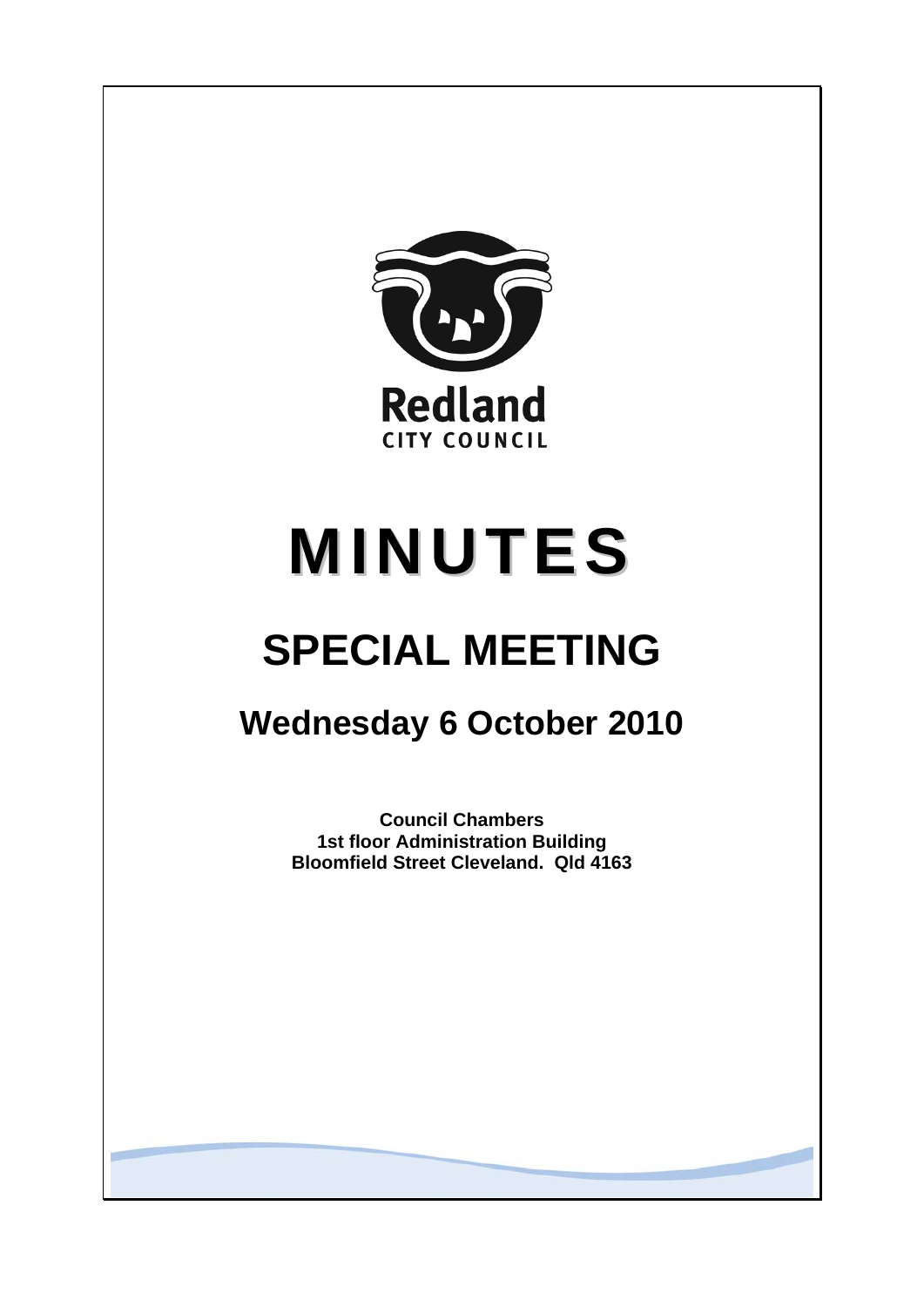### **TABLE OF CONTENTS**

| <b>ITEM</b>  |                                             | <b>SUBJECT</b>                                                                                     | <b>PAGE NO</b> |
|--------------|---------------------------------------------|----------------------------------------------------------------------------------------------------|----------------|
| $\mathbf 1$  |                                             |                                                                                                    |                |
| $\mathbf{2}$ | RECORD OF ATTENDANCE AND LEAVE OF ABSENCE 1 |                                                                                                    |                |
| $\mathbf{3}$ |                                             |                                                                                                    |                |
| 4            |                                             |                                                                                                    |                |
|              | 4.1                                         |                                                                                                    |                |
|              | 4.1.1                                       | <b>WAIVING OF GREENWASTE TIPPING FEES FOR</b><br><b>ENERGEX PRE STORM SEASON VEGETATION CLEAN-</b> | 2              |
| 5            |                                             |                                                                                                    | 6              |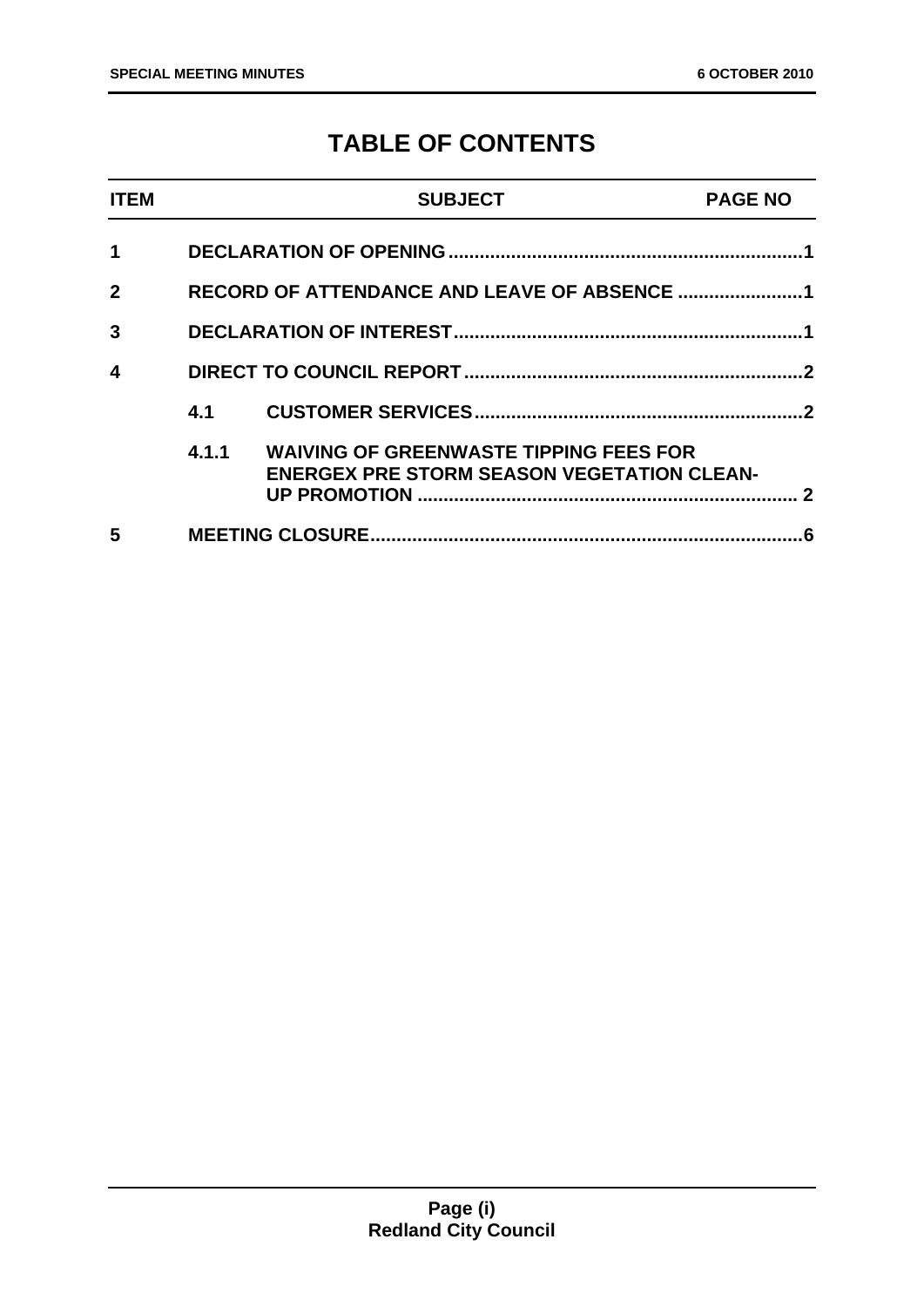#### <span id="page-2-0"></span>**1 DECLARATION OF OPENING**

The Mayor declared the meeting open at 1.33pm.

#### **2 RECORD OF ATTENDANCE AND LEAVE OF ABSENCE**

#### **PRESENT:**

| Members:                           |                                                              |
|------------------------------------|--------------------------------------------------------------|
| Cr M Hobson PSM                    | Mayor                                                        |
| Cr C Ogilvie                       | <b>Councillor Division 2</b>                                 |
| Cr D Henry                         | <b>Councillor Division 3</b>                                 |
| Cr B Townsend                      | <b>Councillor Division 5</b>                                 |
| <b>Cr K Reimers</b>                | <b>Councillor Division 8</b>                                 |
| Cr K Williams                      | <b>Councillor Division 9</b>                                 |
| Cr H Murray                        | <b>Councillor Division 10</b>                                |
| <b>Executive Leadership Group:</b> |                                                              |
| Mr G Stevenson PSM                 | <b>Chief Executive Officer</b>                               |
| Mr G Underwood                     | General Manager Planning & Policy                            |
| Mr N Clarke                        | <b>General Manager Governance</b>                            |
| Mr B Lewis                         | <b>Acting General Manager Corporate Services</b>             |
| Mr G Jensen                        | <b>Acting General Manager Customer Services</b>              |
| Officers:                          |                                                              |
| Mr P Navin                         | <b>Service Manager Waste Operations</b>                      |
| Minutes:                           |                                                              |
| Mrs J Parfitt                      | Corporate Meetings & Registers Team Leader                   |
| <b>APOLOGIES:</b>                  |                                                              |
| Cr T Bowler                        | <b>Councillor Division 6</b>                                 |
| <b>Cr M Elliott</b>                | Deputy Mayor and Councillor Division 7                       |
| Mrs T Averay                       | <b>General Manager Development &amp; Community Standards</b> |
| <b>ABSENT:</b>                     |                                                              |
| Cr W Boglary                       | <b>Councillor Division 1</b>                                 |
| Cr J Burns                         | <b>Councillor Division 4</b>                                 |
|                                    |                                                              |

#### **3 DECLARATION OF INTEREST**

The Mayor reminded Councillors of their responsibilities in relation sections 172, 173 and 174 of the *Local Government Act 2009*.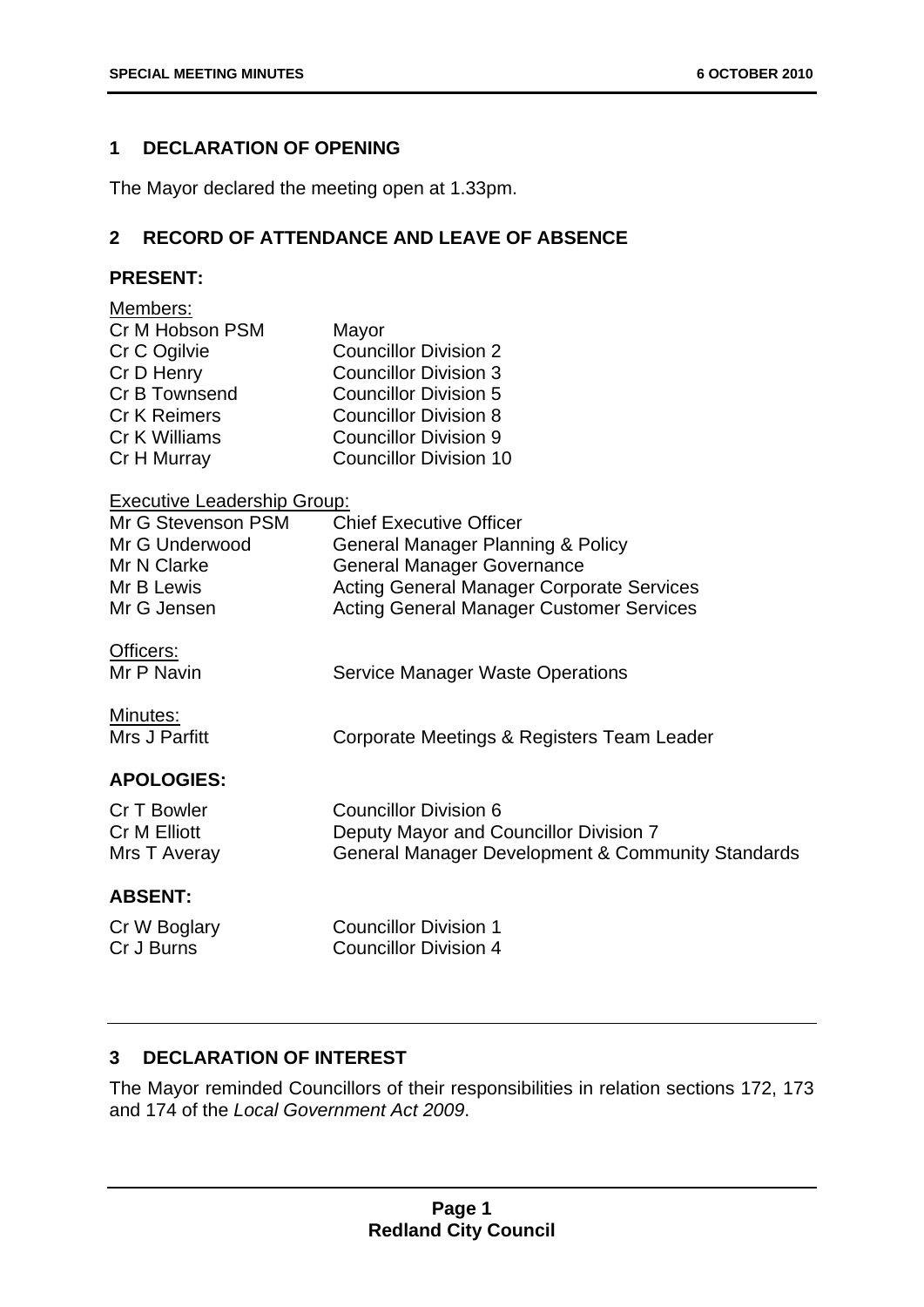#### <span id="page-3-0"></span>**4 DIRECT TO COUNCIL REPORT**

#### **4.1 CUSTOMER SERVICES**

#### **4.1.1 WAIVING OF GREENWASTE TIPPING FEES FOR ENERGEX PRE STORM SEASON VEGETATION CLEAN-UP PROMOTION**

| <b>Dataworks Filename:</b>       | WM - Campaigns - Waste Reduction                                |
|----------------------------------|-----------------------------------------------------------------|
| <b>Responsible Officer Name:</b> | <b>Lex Smith</b><br><b>Manager Operations and Maintenance</b>   |
| <b>Author Name:</b>              | <b>Patrick Navin</b><br><b>Service Manager Waste Operations</b> |

#### **EXECUTIVE SUMMARY**

This report recommends that fees for greenwaste at mainland waste transfer stations be waived for the weekends of 23 & 24 October 2010 and 30 & 31 October 2010 to support Energex's campaign to "Clear your yard of 'green hazards' ahead of the summer storm season".

#### **PURPOSE**

Resolve to waive fees for clean segregated loads of greenwaste for residents who show proof of residency at either the Birkdale or Redland Bay Waste Transfer Stations for the weekends of 23 & 24 October 2010 and 30 & 31 October 2010 to support Energex's campaign to "clear your yard of 'green hazards' ahead of the summer storm season".

Further, to provide a Community Service Obligation to compensate the Redwaste Business Unit for loss of revenue and an increase in expenses.

#### **BACKGROUND**

Energex has approached Council's Marketing and Communications Unit and offered to pay for any co-branded advertising in the local papers and Brisbane radio stations as well as the drafting of relevant joint media releases quoting Energex operations personnel and the Mayor, in return for allowing residents to dispose of clean segregated greenwaste for free at Council's mainland waste transfer stations.

The campaign is being run throughout south east Queensland and is being supported by Brisbane City Council. Brisbane City Council are running 4 free greenwaste weekends through October, however, due to the timing of the request by Energex, Council can only align with Brisbane City Council on the last 2 weekends of October.

#### **ISSUES**

Free greenwaste tipping for the 2 weekends will see a reduction in revenue from gate fees, estimated to be approximately \$10,000. There is also expected to be a 100%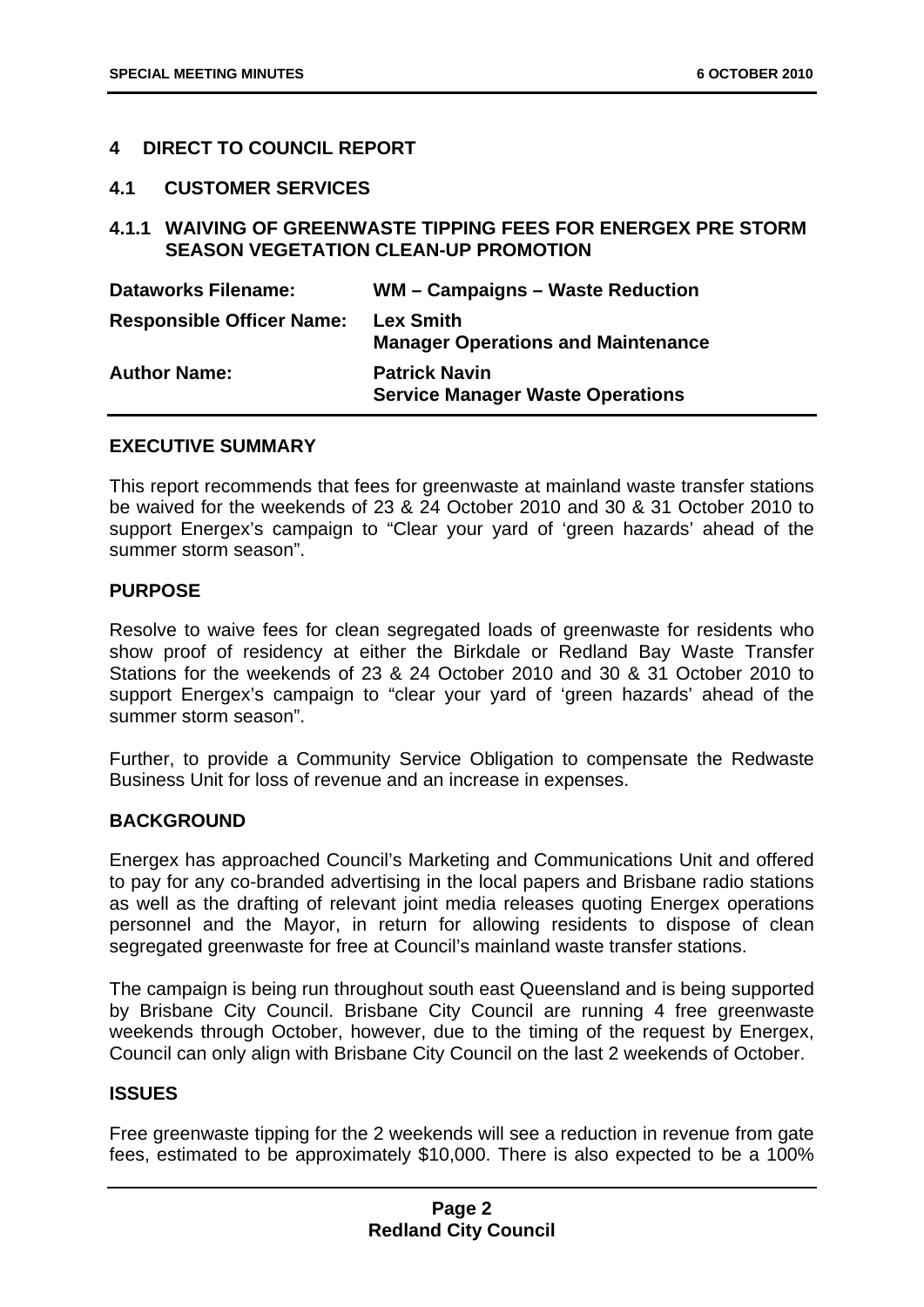increase in the average amount of greenwaste received at the waste transfer stations, and this will see an increase in the cost to remove the greenwaste, estimated to be approximately \$10,000 as well.

It is expected that a large number of residents will take the opportunity to dispose of greenwaste on these 2 weekends, therefore traffic control will need to be organised to ensure safe movement of vehicles as well as extra transfer station staff. There will also be minor administration costs for setting up the weighbridge software to be capable of handling the waived fees.

Other issues revolve around the compliance with local laws for tree trimming and management of vegetation. The Environmental Assessment Unit was consulted and they have advised that specific wording should be included in any media release ensure that residents consider the relevant Local Law before trimming trees.

This campaign is also in line with Council's recently released Disaster Management Plan. Particularly, Public Information regarding storm safety is an issue to be covered by the Disaster Management Plan as well as undertaking community awareness and education about being prepared for the storm season.

#### **RELATIONSHIP TO CORPORATE PLAN**

The recommendation primarily supports Council's vision for strong and connected communities. The outcome for which is: Our health, wellbeing and strong community spirit will be supported by a full range of services, programs, organisations and facilities, and our values of caring and respect will extend to people of all ages, cultures, abilities and needs.

#### **FINANCIAL IMPLICATIONS**

As discussed above, there will be a reduction in greenwaste gate fee revenue, extra expenses for the disposal of the increased greenwaste received and expenses relating to traffic management and extra transfer station staff.

It is requested that the reduction in greenwaste gate fee revenue and the extra expenses relating to traffic control be covered by a Community Service Obligation, as these amounts can calculated easily. This amount is estimated at \$20,000.

The increase in expenses relating to the extra greenwaste received, that needs to be disposed of, will be absorbed by the Redwaste business unit as the amount of the increase is not as easily calculated as residents vehicles are not weighed and, therefore, the total tonnage increase cannot be accurately determined.

There is currently sufficient budget to cover the expected increase in tonnes of greenwaste to be disposed of.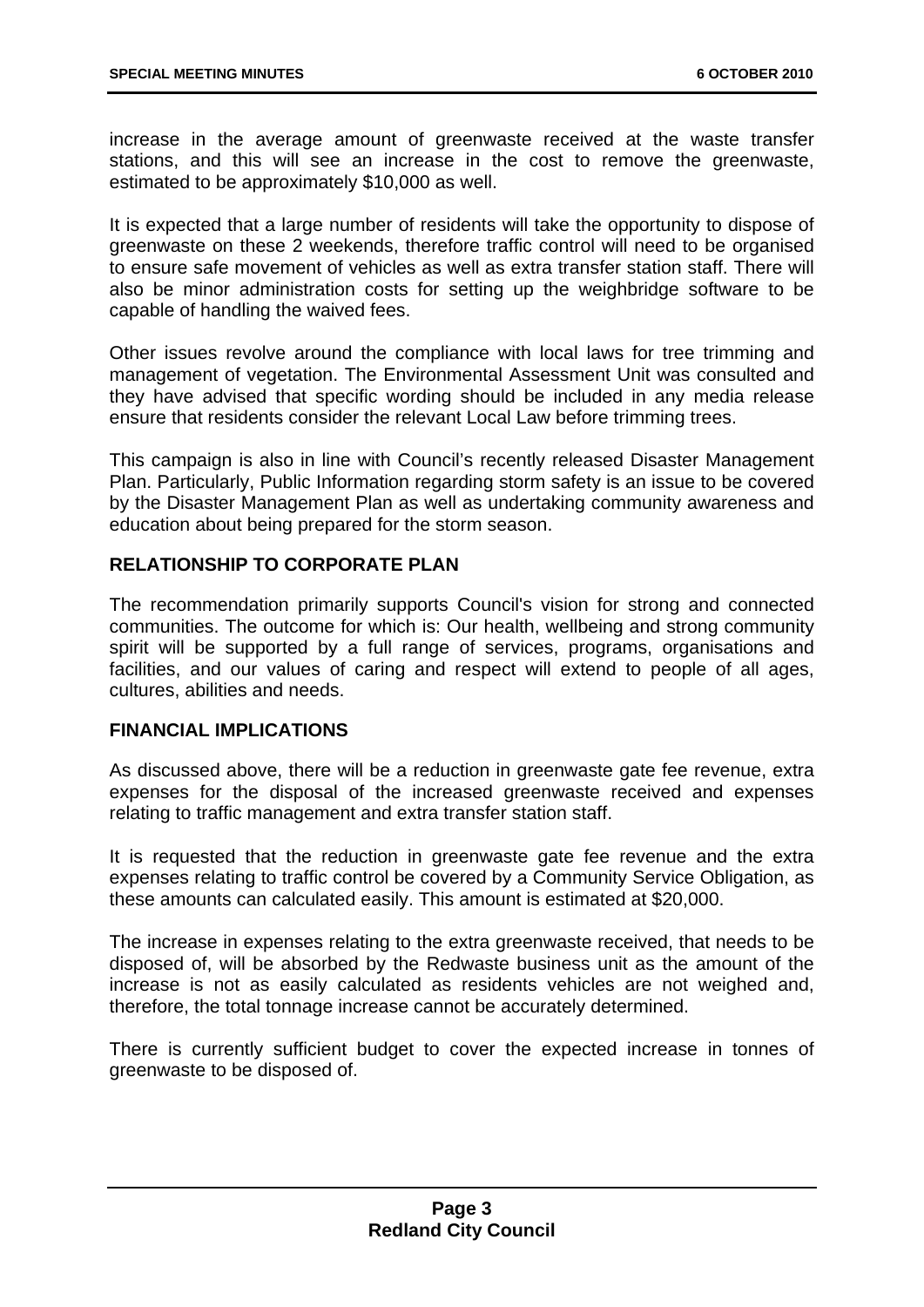#### **CONSULTATION**

- Chief Executive Officer
- Acting General Manager Customer Services
- Environmental Assessment Team
- Marketing and Communications
- Energex officers
- Brisbane City Council officers

#### **OPTIONS**

#### **PREFERRED**

That Council resolve to assist Energex with their campaign to "clear your yard of 'green hazards' ahead of the summer storm season", including:

- 1. The waiving of the gate fee for residents, with proof of residency, who bring clean separated greenwaste to the Birkdale and Redland Bay Waste Transfer Stations on the weekends of 23 & 24 October 2010 and 30 & 31 October 2010; and
- 2. Council approve the payment of a Community Service Obligation for the loss of revenue to the Redwaste Business Unit and expenses relating to traffic control and extra waste transfer station staff for the 2 weekends, to a maximum of \$20,000 GST exclusive.

#### **ALTERNATIVE**

Council does not support the Energex campaign.

#### **OFFICER'S RECOMMENDATION**

That Council resolve to assist Energex with their campaign to "clear your yard of 'green hazards' ahead of the summer storm season", including:

- 1. The waiving of the gate fee for residents, with proof of residency, who bring clean separated greenwaste to the Birkdale and Redland Bay Waste Transfer Stations on the weekends of 23 & 24 October 2010 and 30 & 31 October 2010; and
- 2. Council approve the payment of a Community Service Obligation for the loss of revenue to the Redwaste Business Unit and expenses relating to traffic control and extra waste transfer station staff for the 2 weekends, to a maximum of \$20,000 GST exclusive.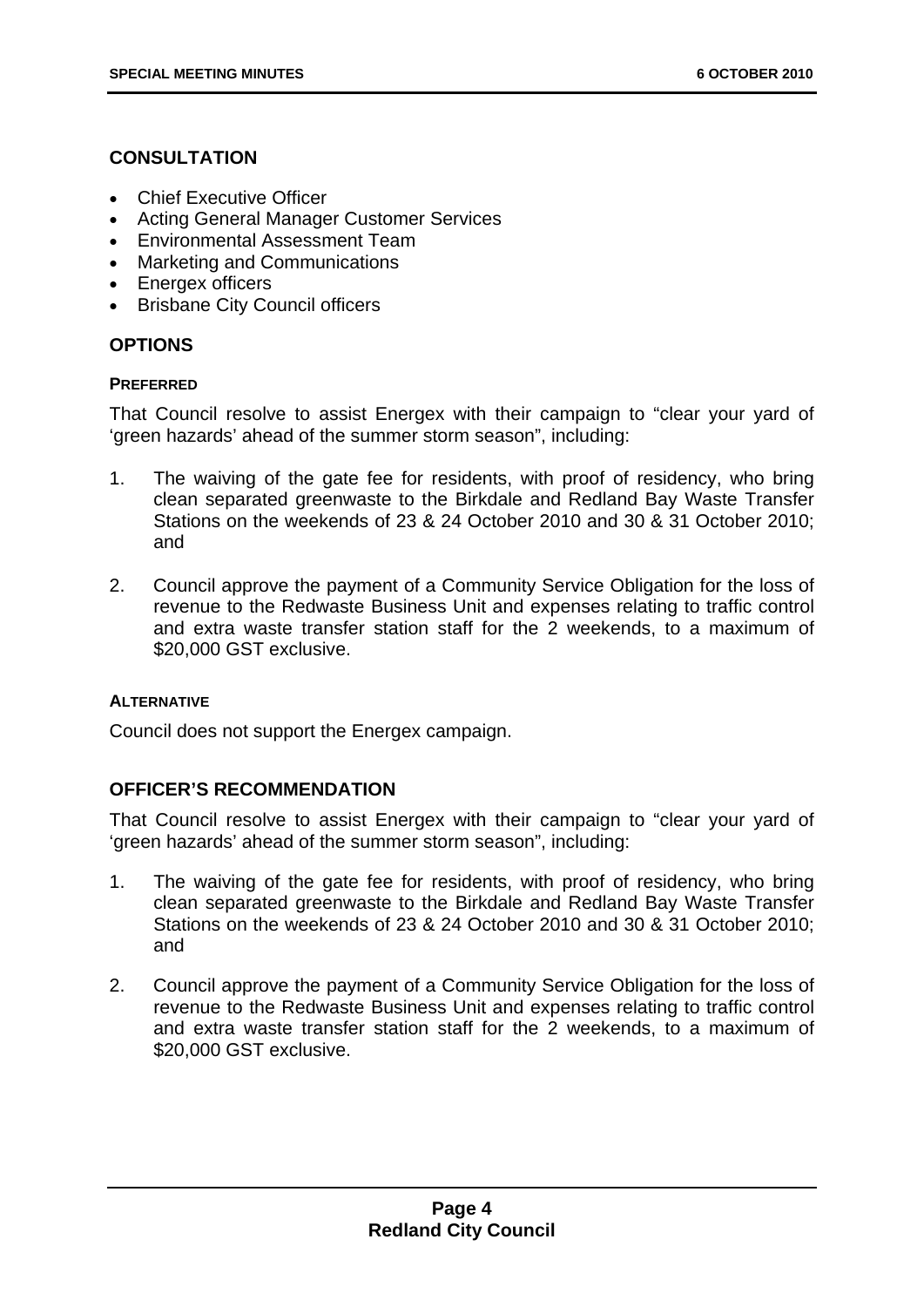#### **COUNCIL RESOLUTION**

| Moved by:    | <b>Cr Reimers</b> |
|--------------|-------------------|
| Seconded by: | Cr Henry          |

**That Council resolve to assist Energex with their campaign to "clear your yard of 'green hazards' ahead of the summer storm season", including:** 

- **1. The waiving of the gate fee for residents, with proof of residency, who bring clean separated greenwaste to the Birkdale and Redland Bay Waste Transfer Stations from 23 October to 31 October 2010, inclusive; and**
- **2. That Council approve the payment of a Community Service Obligation for the loss of revenue to the Redwaste Business Unit and expenses relating to traffic control and extra waste transfer station staff for the period listed in 1 above, to a maximum of \$25,000 (GST exclusive).**

#### **CARRIED**

A division was called for.

Crs Reimers, Murray, Williams, Townsend, Henry, Ogilvie and Hobson voted in the affirmative.

Crs Bowler, Elliott, Burns and Boglary were absent from the meeting.

The motion was declared by the Mayor as **CARRIED**.